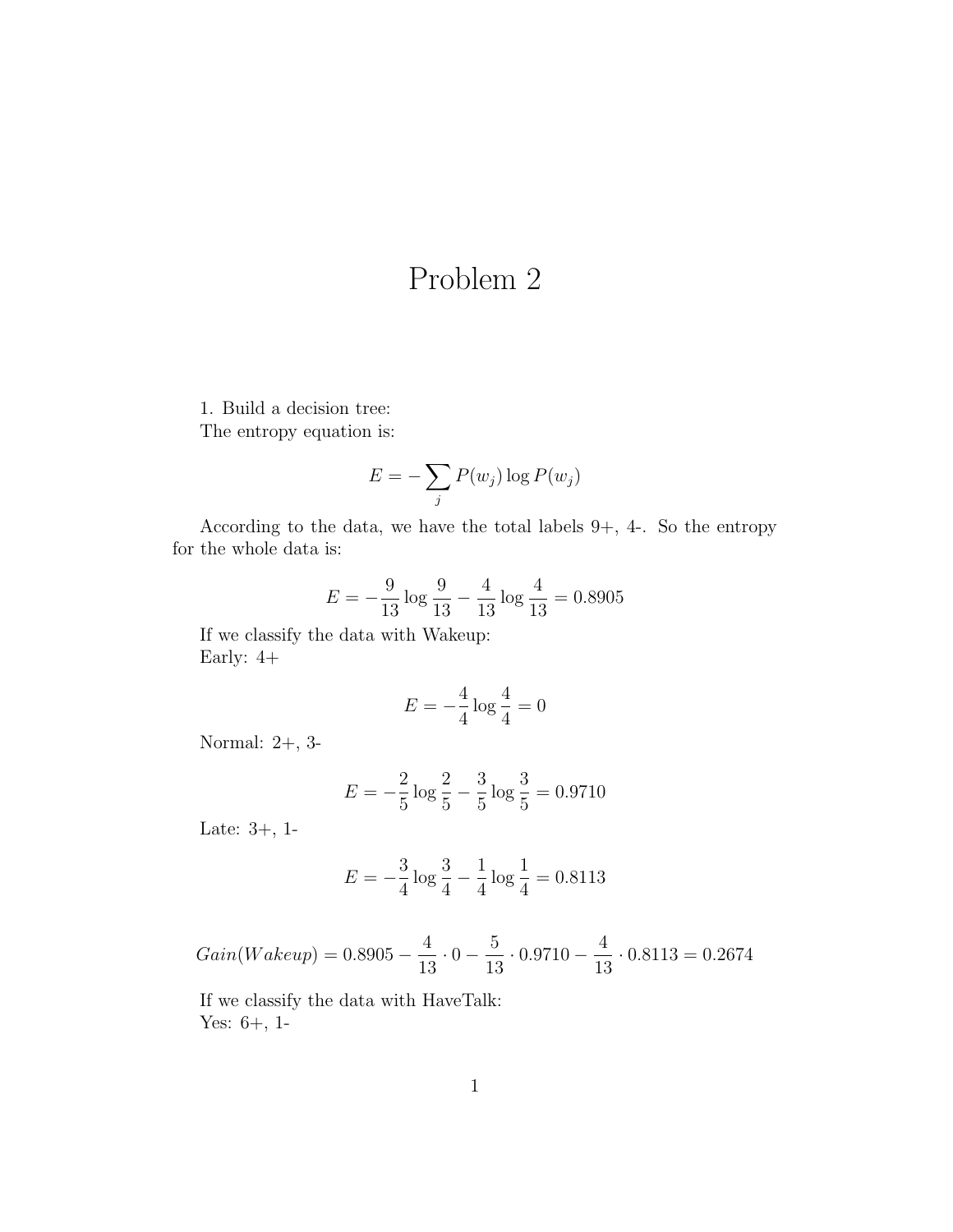$$
E = -\frac{6}{7}\log\frac{6}{7} - \frac{1}{7}\log\frac{1}{7} = 0.5917
$$

No: 3+, 3-

$$
E = -\frac{3}{6}\log\frac{3}{6} - \frac{3}{6}\log\frac{3}{6} = 1
$$

$$
Gain(HaveTalk) = 0.8905 - \frac{7}{13} \cdot 0.5917 - \frac{6}{13} \cdot 1 = 0.1104
$$

If we classify the data with Weather: Sunny: 6+, 2-

$$
E = -\frac{6}{8}\log\frac{6}{8} - \frac{2}{8}\log\frac{2}{8} = 0.8113
$$

Rain: 3+, 2-

$$
E = -\frac{3}{5} \log \frac{3}{5} - \frac{2}{5} \log \frac{2}{5} = 0.9710
$$

$$
Gain(Weather) = 0.8905 - \frac{8}{13} \cdot 0.8113 - \frac{5}{13} \cdot 0.9710 = 0.0178
$$

Since  $Gain(Wakeup)$  is the largest one, we choose Wakeup in this step. The following steps are skiped since they are quite similar to this one.

The final decision tree is: